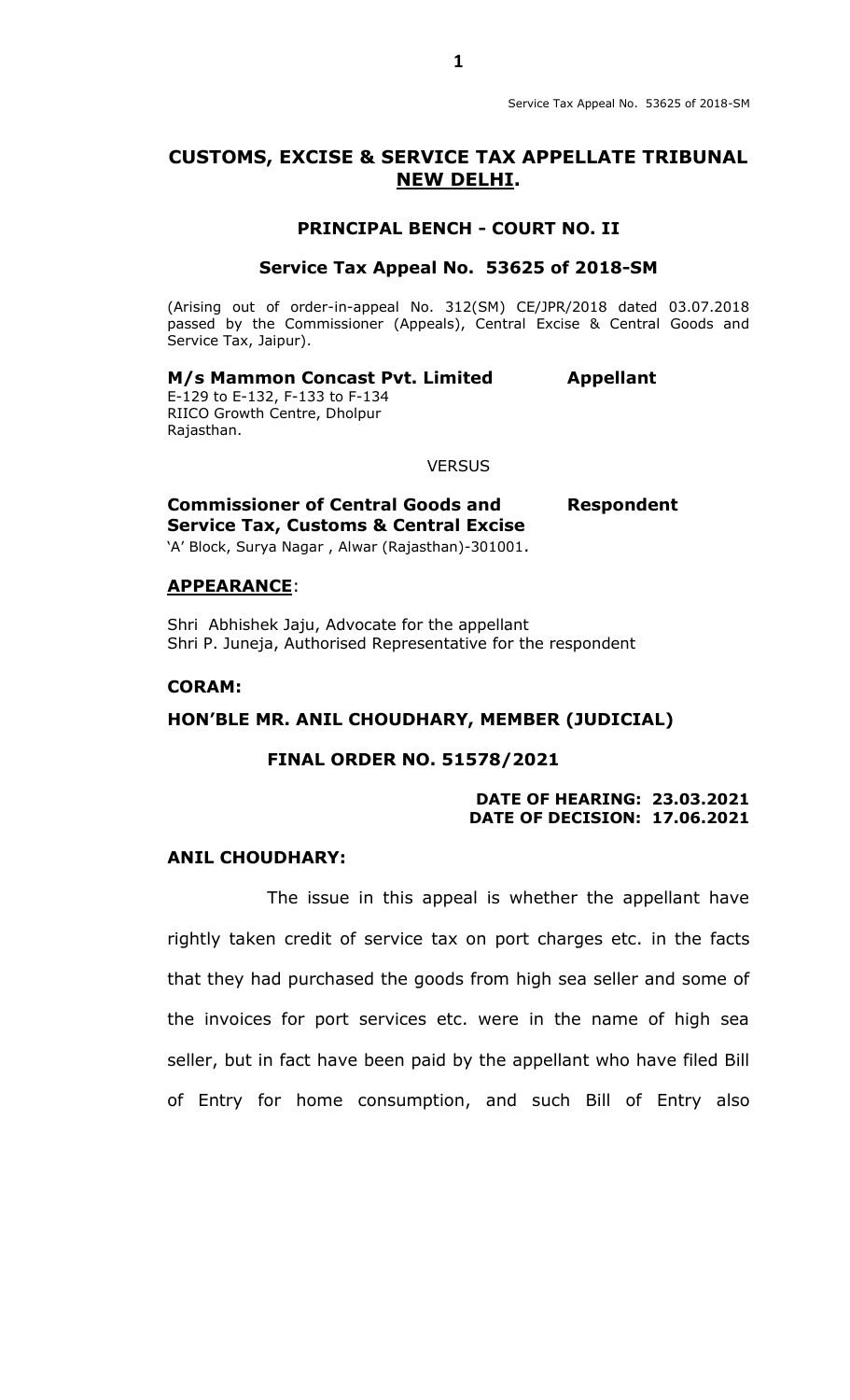mentioned the name of the original importer (who sold on high sea sale basis).

2. The appellant is a manufacturer of M. S. Billets, falling under Chapter sub-heading 72071920 of the Central Excise Tariff Act, 1985 and is registered with the Central Excise Range, Bharatpur, vide Registration No. AGCM5635GEM001. That the appellant was also availing the cenvat credit facility of input and input services, for the manufacture of their final product.

3. That the appellant had purchased "melting iron scrap" on 'high sea sales' from high sea seller namely; (i) M/s Utkal Steel Pvt. Ltd., Mumbai, (ii) Utkal Steel Intrade Pvt. Ltd., Mumbai, (iii) M/s A.A. International, (iv) M/s Rathi Industries Ltd., & (v) Sudama Exports Pvt. Limited.

4. Accordingly, the appellant has taken cenvat credit of Rs.14,09,763/- during the period 2010-11 to 2012-13. In the course of audit it appeared to Revenue that the appellant have wrongly taken cenvat credit on the strength of improper document of input service, mainly for the reason that some of the invoices are not issued in their name but are issued in the name of the high sea seller who sold the goods to the appellant on high sea sale basis. On the demand made by the Superintendent pursuant to audit, the appellant took the stand vide their letter dated 16.10.2014, that they were eligible to take the credit disputed by the Revenue.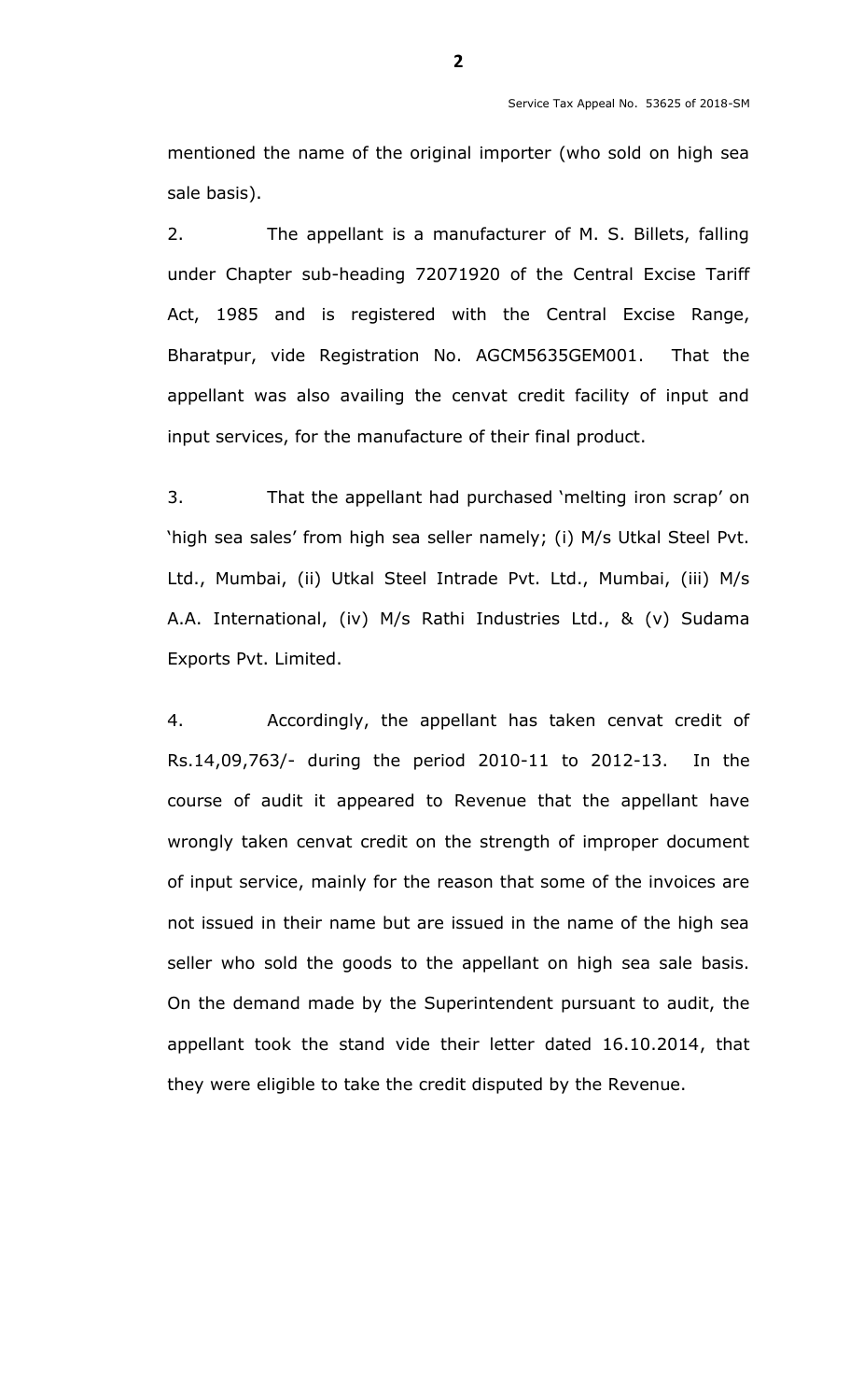5. However, it appeared to Revenue that credit under dispute is in contravention of Rule 9(i) and (ii) of Cenvat Credit Rules and is recoverable. It further appeared that the appellant had not intimated to the Department the taking of credit on improper documents prior to discovery during audit, and accordingly extended period of limitation is invokable under the provisions of Section 11A/11A(4) of the Central Excise Act. Accordingly, show cause notice was issued proposing the recovery of the aforementioned amount with interest and penalty was also proposed.

6. The appellant contested the show cause notice inter-alia urging that they have purchased melting scrap for manufacture of M.S. billets which is an input and have accordingly availed cenvat credit on the input services used in bringing the raw material to the factory, as allowable under Rule 2(l) read with Rule 3 of Cenvat Credit Rules, 2004. It was further urged that the Revenue have earlier also conducted audit by internal Audit party, Central Excise Commissionerate on 19-20.09.2013. It was further urged that input is defined in Rule 2(k) of Cenvat Credit Rules, means – all goods used in factory by the manufacturer of the final product and further input services as defined in Rule 2(l) - includes all services used by the manufacturer for manufacture of dutiable goods. It was also urged that in the facts and circumstances, the appellant having purchased the input on high sea sale basis from the original importer (in whose name the bill of lading existed), all the documents cannot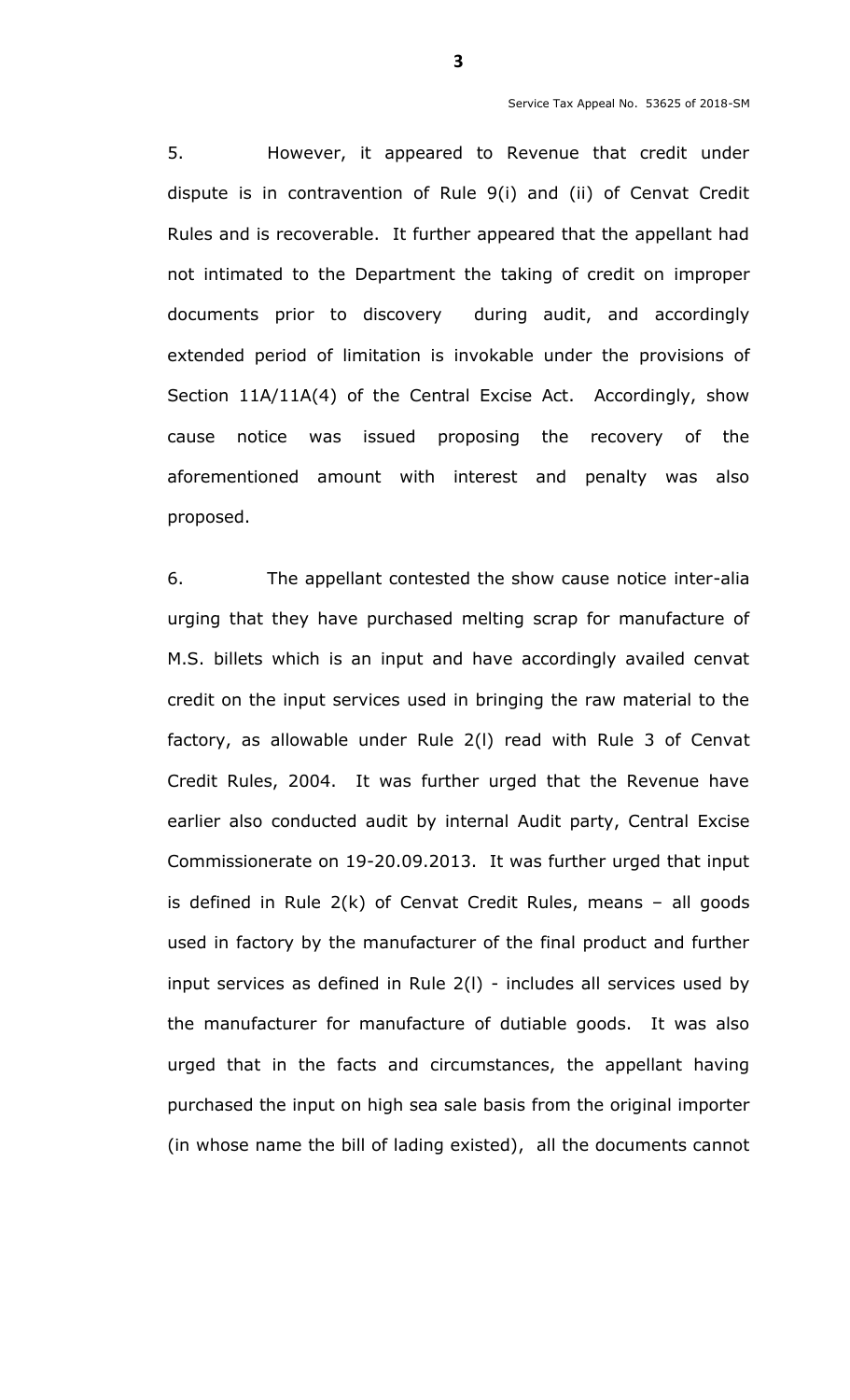be in the name of the appellant, as it is practice in the trade that the various service providers for port charges, clearance charges, etc. raised the invoices for their services in the name of the party whose name appear in the bill of lading. Admittedly, appellant being a purchaser of the goods in transit from high sea seller, had filed the Bill of Entry (also mentioning the name of the other party alongside in whose name the bill of lading existed). Admittedly, Bill of Lading is a negotiable instrument and the title in the goods is transferable by endorsement and delivery. It is also admitted that the appellant had paid the amount of service tax to the service provider(s) who are registered with the Department. It was further urged that the appellant has taken credit on the invoices and not against extra/ photocopies of invoices, as alleged in the show cause notice. The appellant has also produced invoices at the time of hearing before the Court below as is mentioned in the order in original. Further, as regards the defect with some of the invoices – signature not found of the issuing authority, it was pointed out that such invoices are computer generated invoices and that there is no requirement to sign by the authorised person, as per the settled law in the case of **Creative Architects & Interiors -2012 (26) STR 477** (Commr. Appl.). It was further pointed out that most of the invoices are issued by shipping line, which relates to terminal handing charges, etc. are in the name of importer – high sea seller, from whom the appellant has purchased the goods. Further, there is no dispute that the goods purchased by the appellant on high sea sale basis have not been received by them and used for manufacture of dutiable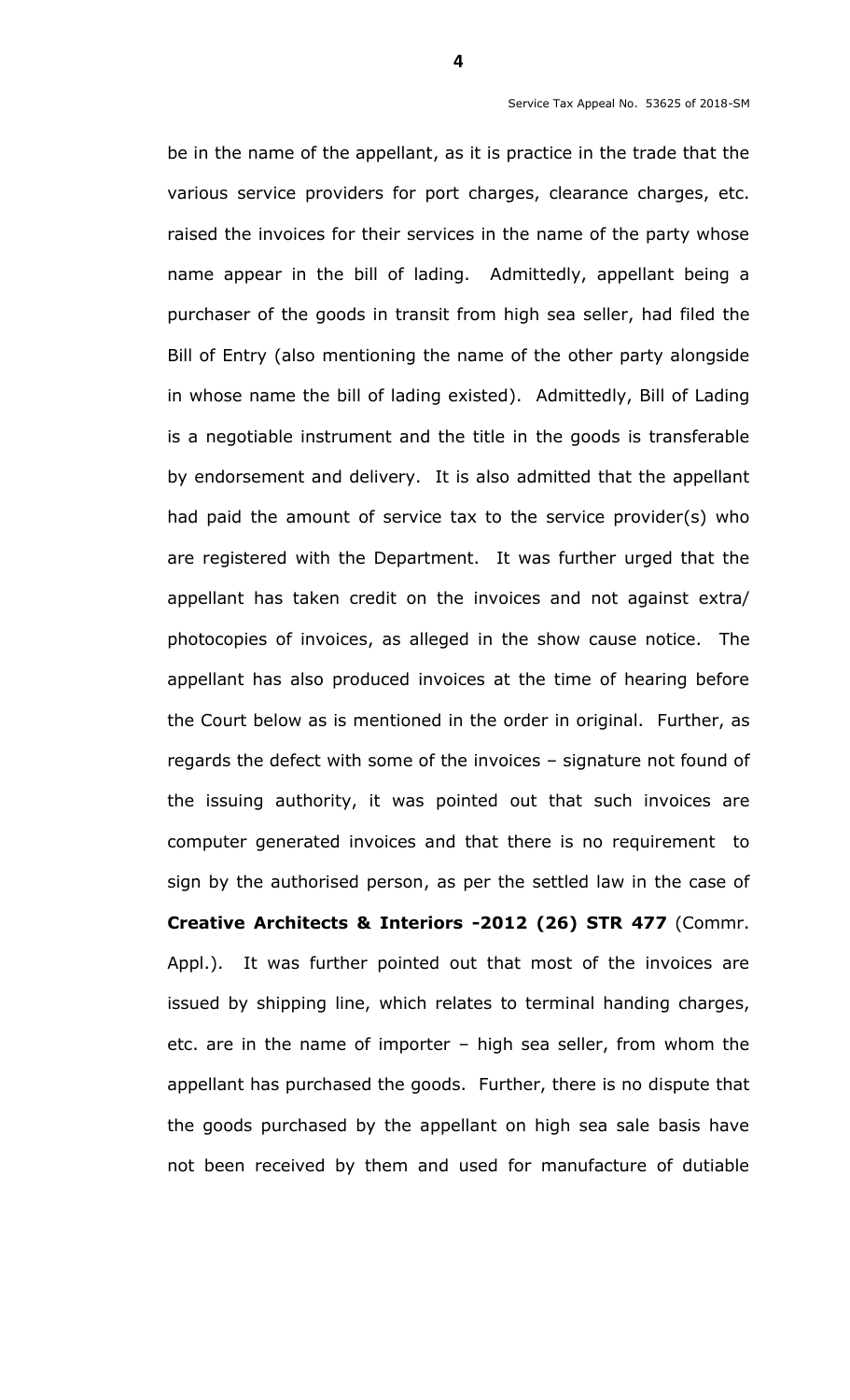final product. It was pointed out that some of the service provider/ shipping line who had issued the invoices (under dispute) have issued a certificate to the effect that – the payment of invoices have been made to them by the appellant, though the invoices are issued in the name of high sea seller and thus the name of service receiver should be read as "to Utkal Intrade Pvt. Limited, Mumbai Account Memmon Concast Pvt. limited, Dholpur". Such certificates were produced before the Court below and also relied in the audit, but the same has not been considered.

7. Reliance was placed by the appellant on the ruling in the case of **R. G. Pigments (P) Ltd., vs. CCE, Jaipur-I -2013 (30) STR 507 (Tri. Del.)** wherein also under similar facts and circumstances waiver of pre-deposit was allowed and recovery was stayed.

8. Further, as regards the objection that cenvat credit have been taken on the document namely 'estimate', issued by shipping line - Transasia Shipping Services Pvt. Limited, it was urged that the said document contain all the necessary details as required to be contained in the document, as per Rule 4A of Service Tax Rules, 1994, i.e. service tax registration number, address, name of service provider and receiver, description and value of service, service tax payable, etc.

9. It was further urged that the extended period of limitation is not invokable as appellant has maintained proper record

**5**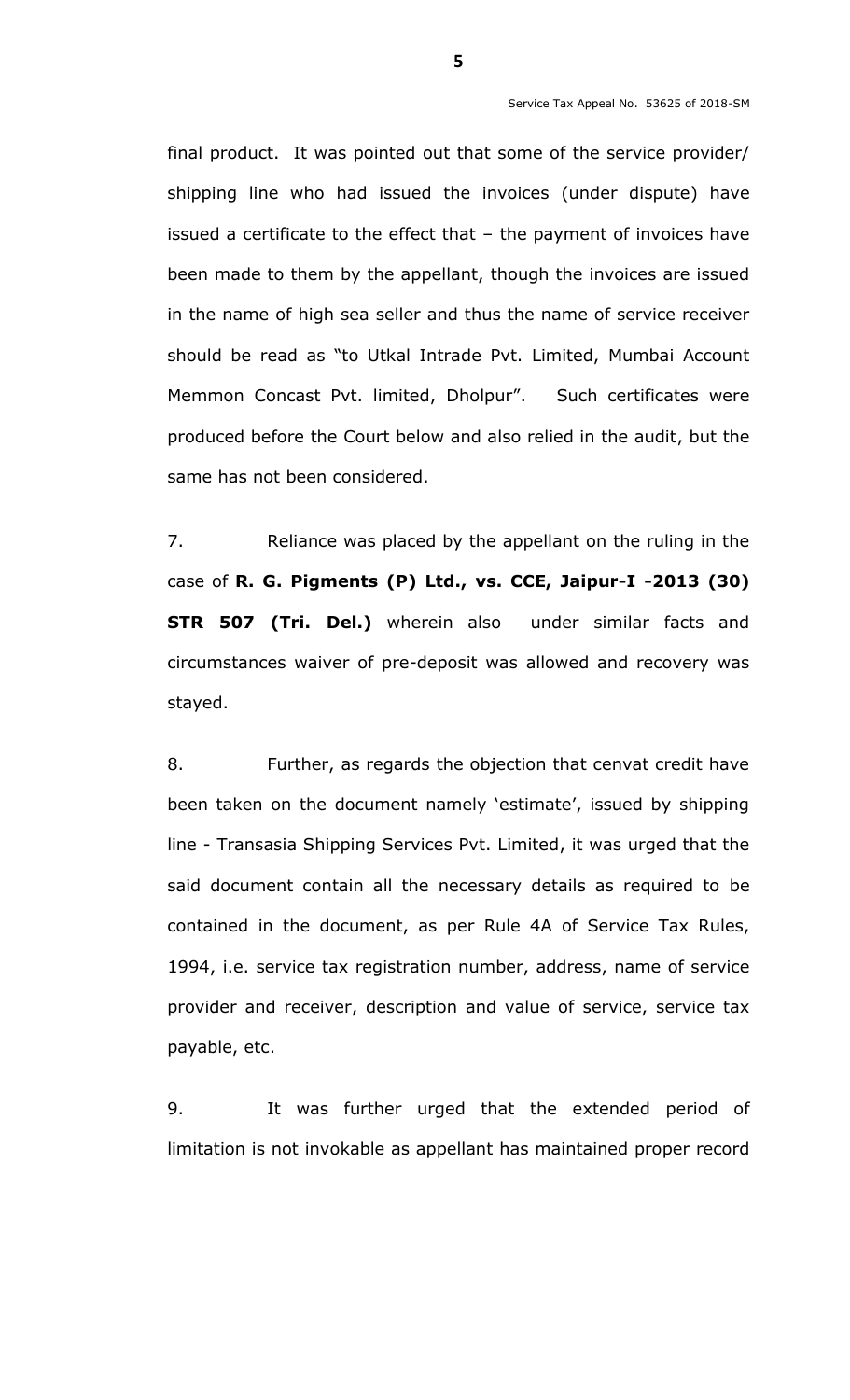of the transaction and also filed the returns with the Department under the scheme of the Act read with the Rules. There being no element of suppression or mis-representation or fraud, the show cause notice issued invoking extended period is bad and fit to be dropped. Reliance was placed on the ruling of this Tribunal in **CCE vs. Jala Ram Plastic Pack -2014 (34) STR 56** and **Pharmalab Equipments Pvt. Ltd., vs. CCE, Ahmedabad- 2009 (242) ELT 467 (Tri. Ahmd.)**.

10. The show cause notice was adjudicated vide order-inoriginal dated 12.01.2016 and the proposed demand was confirmed alongwith interest. Penalty was imposed @ 50% under Section 11AC(1)(c) read with Section 11AC of the Act as substituted.

11. Being aggrieved, the appellant preferred appeal before the learned Commissioner (Appeals). The learned Commissioner was pleased to dismiss the appeal relying on the ruling of this Tribunal in the case of **Mukund Brass Industries vs. CCE, Rajkot -2009 (234) ELT 161 (Tri.)** whereunder the fact that bill of entry was not in the name of the assessee, and goods have been claimed imported on high sea sale basis, and held not proved, as high sea purchaser steps into the shoes of the importers, is required to file Bill of Entry. The Bill of Entry, not being in the name of assessee, claim of credit held was not acceptable (in part), allowed for the Bill of Entry in name of **Mukund Brass**. Being aggrieved, the appellant is before this Tribunal.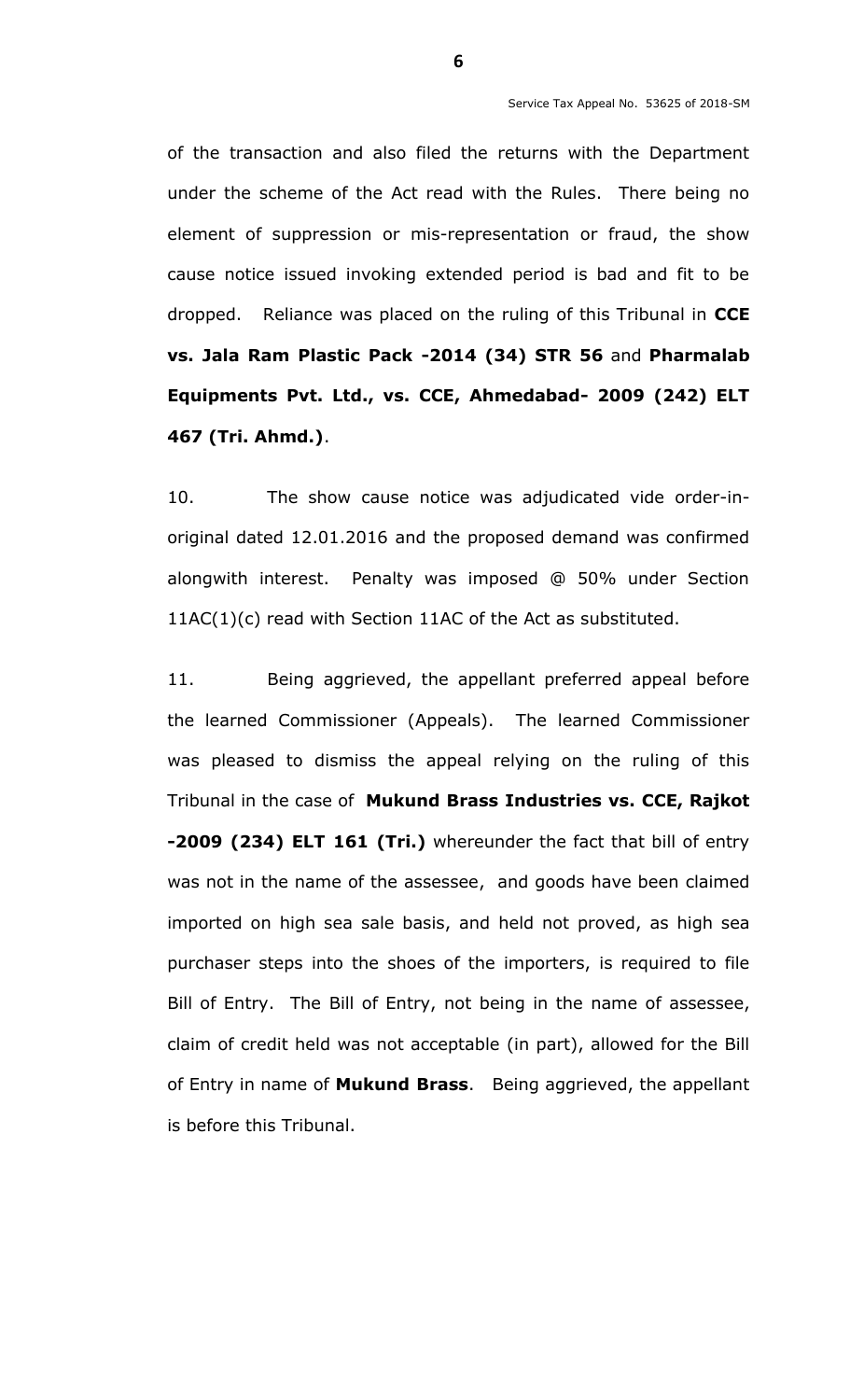12. Learned Counsel for the appellant Shri Abhishek Jaju assailing the impugned order urges that the Court below have erred in shutting their eyes due to the flow of transaction and the admitted facts. Admittedly, the appellant is a purchaser of inputs – melting scrap by way of subsequent sales i.e. when the goods are in transit. In other words, the goods have been purchased by the original buyer (or importer) whose names appears in the Bill of Lading, as well as the invoices issued by the seller (exporter). Further, the law of the land under the provisions of Sale of Goods Act, Sales Tax Act, Central Sales Tax Act recognises the sale of goods in transit from the title holder to the buyer, by delivery and endorsement of the document in favour of the buyer. Such transaction have not been doubted and not been found to be illegal by the Revenue. Admittedly, appellant have received the goods in their factory of production after getting the same cleared as importer by filing the Bill of Entry for home consumption. Admittedly, the name of the appellant as well as the high sea seller both appeared on the Bill of Entry. Such Bill of Entry also co-relates the other documents like Bill of Lading, invoice No., Name of the shipper (in the country of origin) etc. Further, after the goods arrive at port, certain other expenses are incurred like terminal handling charges, which are paid by the shipping company and thereafter taken reimbursement from the importer, wherein they also charge service tax on their services. Such invoices contain the details like Bill of Lading No., the container No. in which the goods arrived, etc. Similarly, the CHA also issues invoices in the name of the importer/ high sea seller as the case

**7**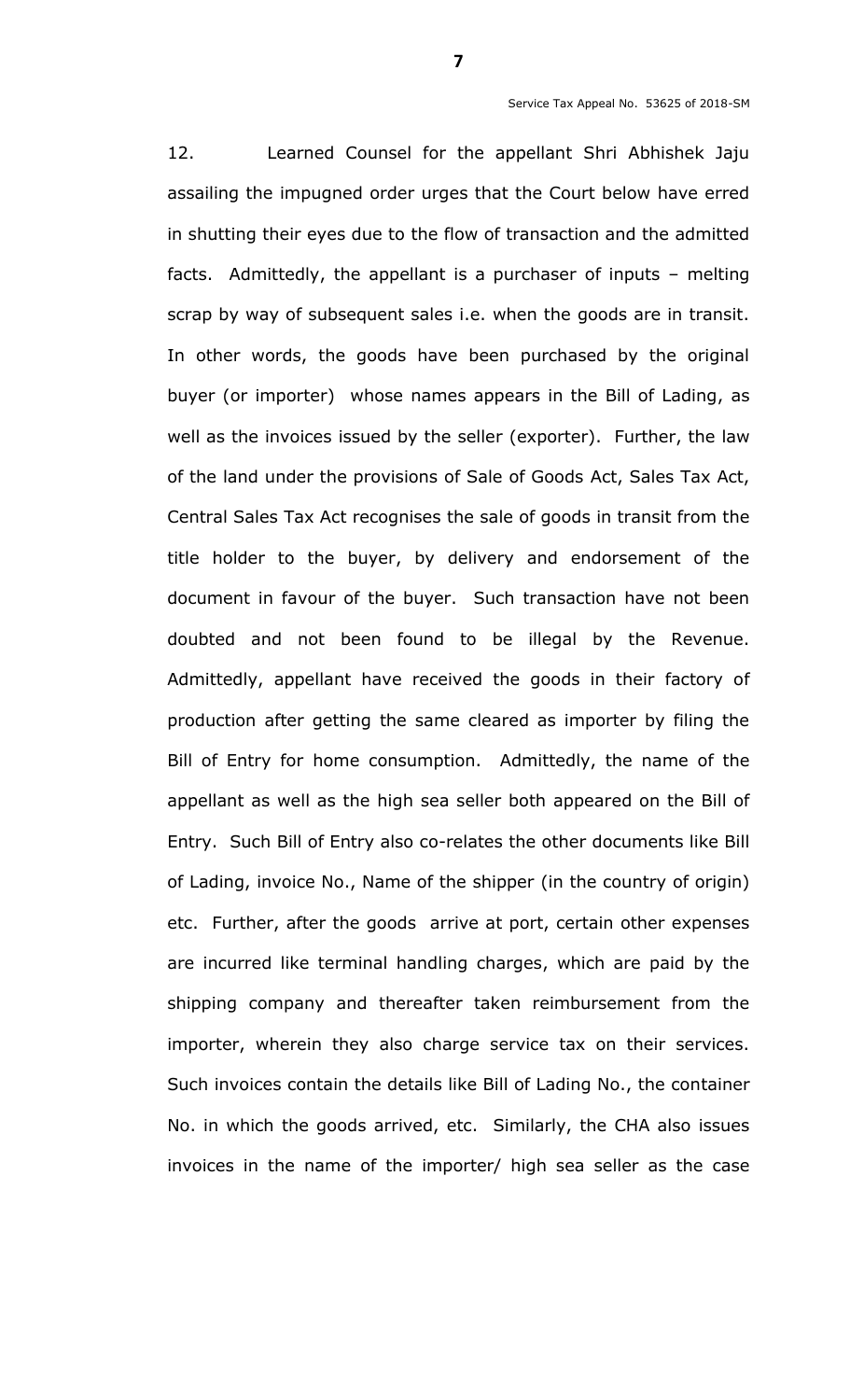may be for their clearing charges and these also contain reference to Container No., Bill of Lading No., etc. Accordingly, series of transaction is corelatable to the appellant. Further, it is not in dispute that the appellant paid for such services including service tax and have accordingly accounted for the same and taken cenvat credit, being input services under the Cenvat Credit Rules. There is no violation of the provisions of Rule 9 of Cenvat Credit Rules read with Rule 4 of Service Tax Rules. Accordingly, prays for allowing their appeal.

13. Learned Authorised Representative appearing for the Revenue have relied on the impugned order.

14. Having considered the rival contentions and on perusal of record, I find that admittedly the melting scrap purchased by the appellant on high sea sale, is their input for manufacture of M.S. billets. I further find that Rule 9(1) of Cenvat Credit Rules provides that cenvat credit shall be taken by the manufacturer on the basis of invoice issued by a manufacturer for clearance of inputs from his factory or depot or from the premises of the consignment agent of the said manufacturer or from any other premises from where the goods are sold by or on behalf of the said manufacturer. Similarly, an importer is entitled to avail cenvat credit on inputs if the importer is registered in terms of the provisions of Central Excise Rules, 2002 (admittedly appellant is registered with the Central Excise Department as well as the Service Tax Department). Further, Rule 9(2) of Cenvat Credit Rules provides that no cenvat credit under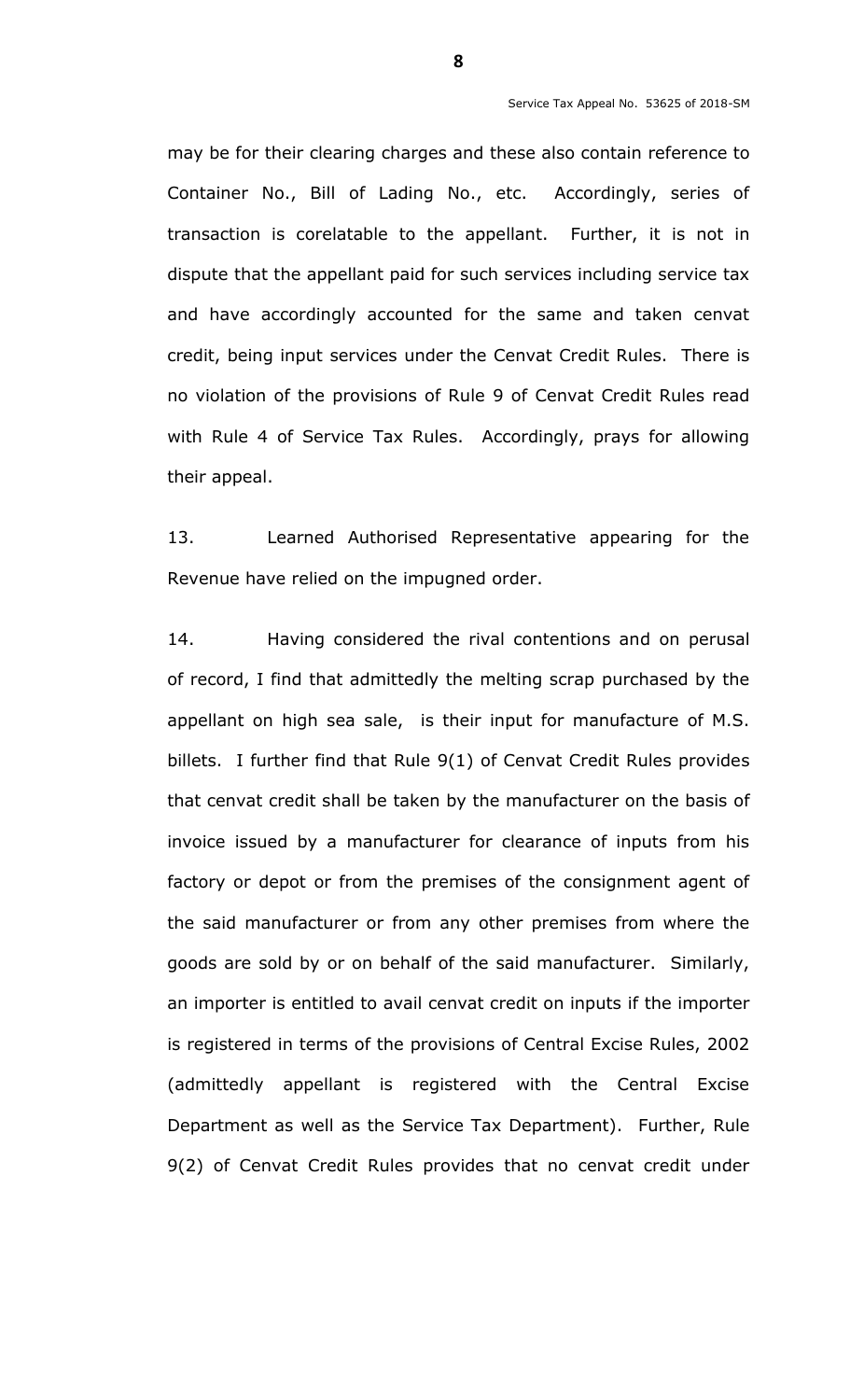sub-rule (1) shall be taken unless all the particulars as prescribed under the Central Excise Rules, 2002 or the Service Tax Rules, 1994, as the case may be, are contained in the said documents.

15. Further, I find that Rule 4A(1) of Service Tax Rules provides that every provider of taxable service on completion of such service or receipt of payment towards the same, shall issue an invoice or bill or as the case may be, a challan in respect of such taxable service provided or agreed to be provided and such document shall be serially numbered and shall contain the following , namely:-

- (i) Name and address and the registration No. of such person;
- (ii) Name and address of the person receiving taxable service;
- (iii) Description and value of taxable service provided or agreed to be provided; and
- (iv) The Service Tax payable thereon.

16. I find that there is no dispute as to the aforementioned requirement save and except the invoice not being in the name of the appellant (but in the name of the original importer - high sea seller). I find that no specific documents have been mentioned considering the transaction of subsequent sale on high sea sale basis, in the Rules. Thus, the scheme of the Act read with the Rules has to be read harmoniously. If for something missing in the rules, the cenvat credit is available under the scheme of the Act, read with Rule 3 read with Rule 2(l) and (k) of the Cenvat Credit Rules, service